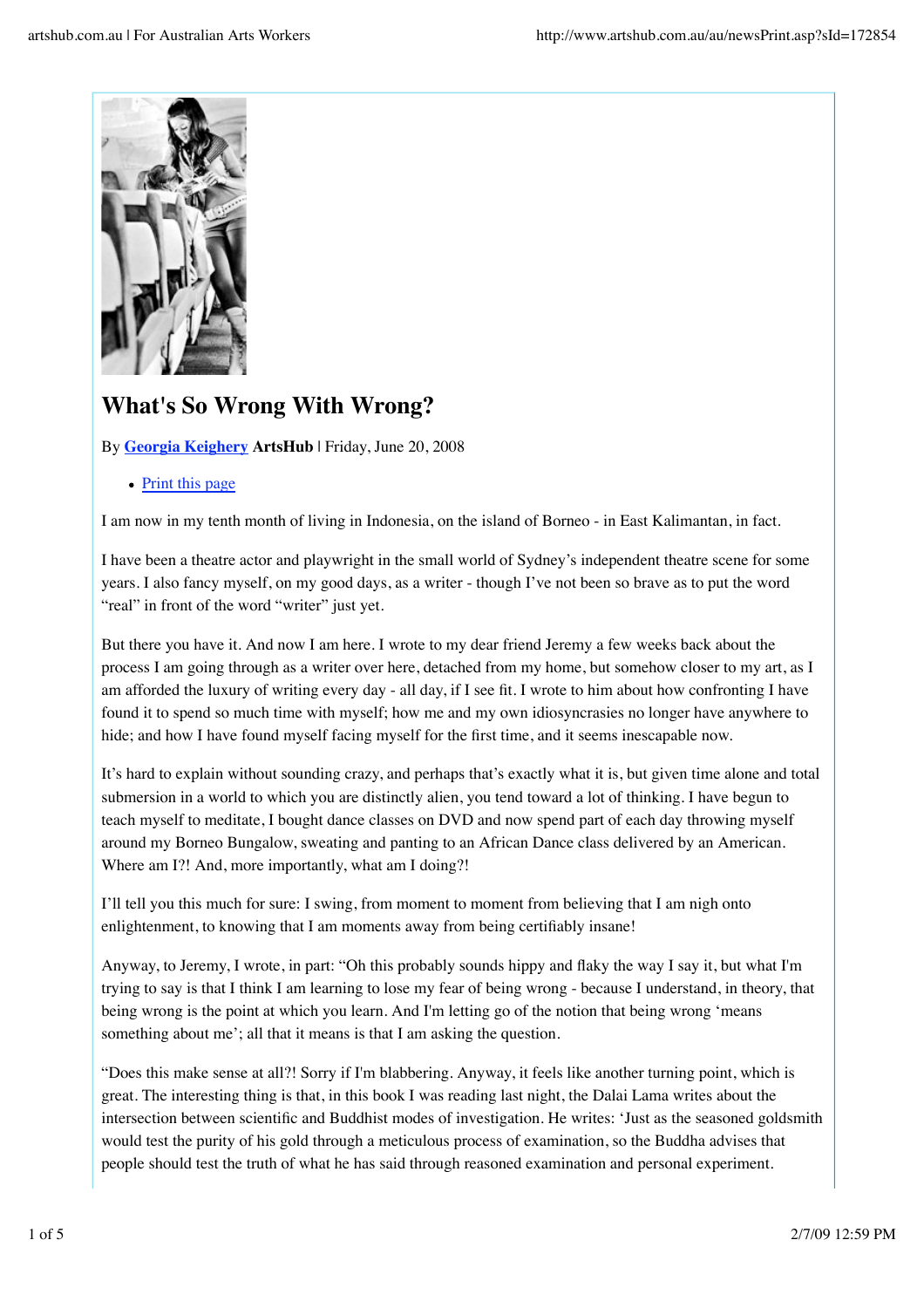Therefore, when it comes to validating the truth of a claim, Buddha accords the greatest authority to experience, with reason second and scripture last… So, one fundamental attitude shared by Buddhism and science is the commitment to keep searching for reality by empirical means and be willing to discard accepted or long-held positions if our search finds that the truth is different'!"

Joseph Chilton Pearce was quoted in *The Artist's Way* as saying: "To live a creative life we must learn to lose our fear of being wrong". I read this quote months ago and it has rolled around in my mind like a hard toffee does in your mouth. And I believe it. I do.

A scientist doesn't begin an experiment with a fear of his hypothesis being wrong. A Buddhist doesn't enter into meditative contemplation with a fear of realising the falsity of his previous thinking. A great artist doesn't begin a painting with a fear of it "not looking right"; they all go into their examinations of life and the world with the express hope of coming closer to reality. Having your hypothesis proven incorrect is just as wonderful an outcome as having it proven correct; both outcomes prove a truth, and if you can let go of your ego's desire to be right then you can see that.

But the thing about being wrong is that it isn't marketable! It isn't salable, and it doesn't look good on a profit margin report!

In this day and age where happy, "right", smiling faces are what sell home loans, who wants to be wrong? Wrong is ugly. Here, in a space and time where my "empirical observations" and artistic dalliances look almost exactly like insanity, what happens if I am wrong? What happens if I am not broadening my horizons as a writer and as a human, and am indeed gazing foolishly - and way too closely - at my own navel? What if I am merely driving myself mad with self-indulgence, and I am not becoming a better writer at all but simply disappearing up my own psyche?

The process of learning dictates that you have to spend some time looking bad! You can't learn something new if you want to look good; you have to be ready to pick up your new interest - your new guitar, your new dance lessons, your new-found singing voice, your learner-driver's handbook – and suck at it for a while! That's par for the course of learning.

It's the same with recovery, or with dealing with the messy business of facing your own fears and shortcomings; it is simply not pretty! Of course the moments when you learn are the very same moments when you grow and expand. Of course the mess you make is the clearing of debris to make space for new things. Of course the mud you get on your face from flinging your own mess around is actually quite purifying - but none of it looks good. It doesn't match a party dress, it doesn't get you into exclusive events and it wouldn't sell anything - except perhaps as the "before" shot in a detergent ad.

And always, always there seems to be that voice - that hollering Critic in the balcony of your mind, throwing tomatoes and yelling: "That looks ridiculous! You're a mess! And what if you're WRONG, you idiot?!?"

How exactly do you answer that? "I look bad, I appear to be a mess, and I can't say for sure, but think I am in the process of growing"? That sounds the same as the advertisement for a derelict house that reads "Renovator's Dream" ; it doesn't make you want to buy!!

After I had sent the email to my friend Jeremy, I was overcome by a clear realisation that the reason I had said it sounded flaky and hippy was because it was! I felt a real and burning desire to find the hitherto undiscovered button on my Hotmail account that would let me "unsend" my drivel-laden message. I mean honestly, who did I think I was?! What was I even going on about? What the hell was the point of what I was writing? How could he possibly read that message and not shake his head thinking: "Oh dear, she's gone mad in Borneo. She's become a woman who reads the Dalai Lama and thinks she gets it"? And wouldn't he be right? I am that crazy